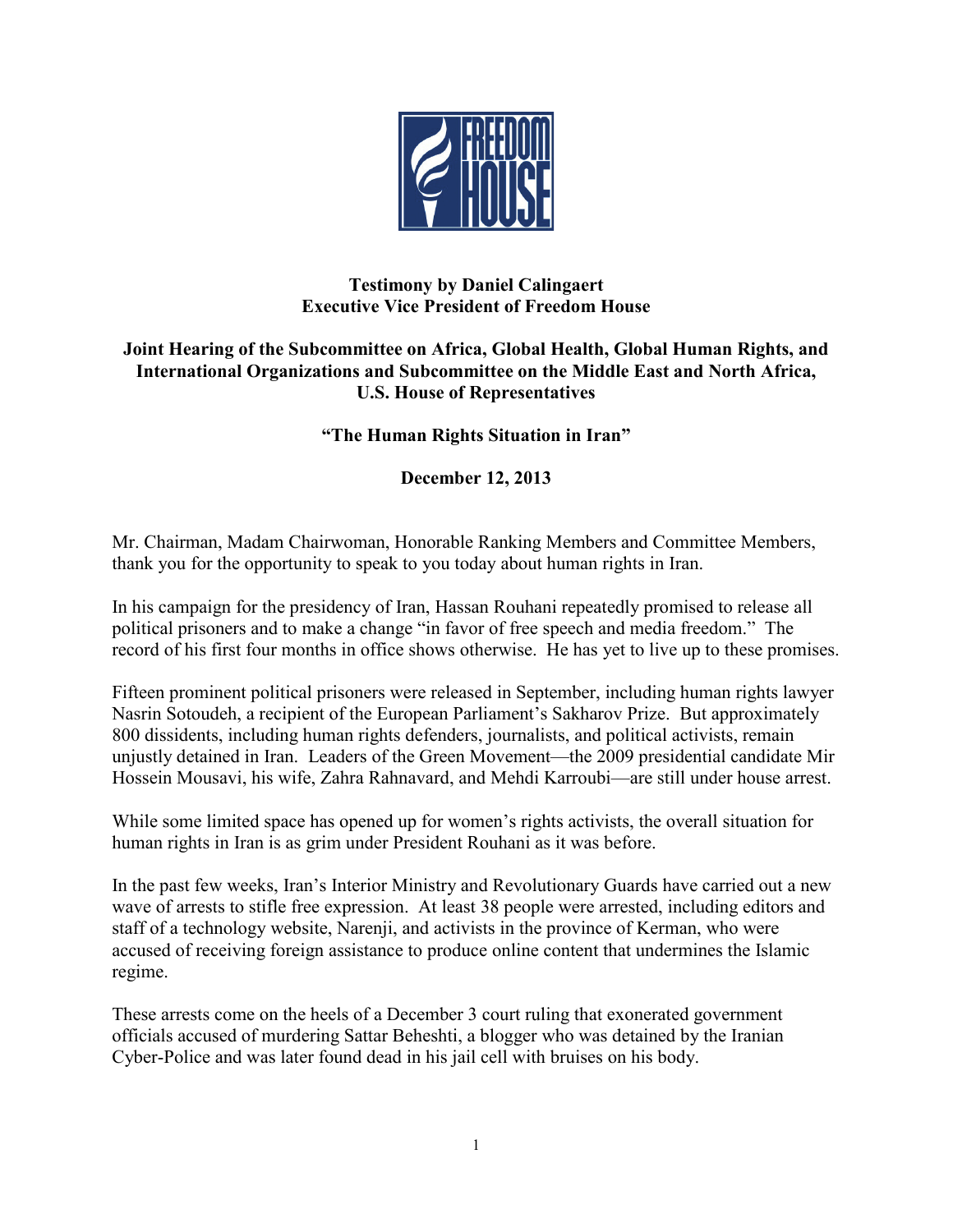Iran is second only to China in the number of executions it carries out. This year, 668 reported executions have already taken place. Virtually all capital cases lack internationally-recognized standards of due process, and death sentences are often imposed for relatively minor crimes such as drug possession.

The Iranian regime, dominated by Shiite clerics and Revolutionary Guard commanders, is highly repressive. It systematically tramples political and civil rights. In Freedom House's annual report on *Freedom in the World*, Iran receives a rating of 6 on a scale of 1 to 7, where 7 is the lowest score.

The election of Rouhani was welcomed in Iran and abroad, because he was the least conservative of the candidates, but his election was anything but fair. Over 600 candidates had registered to run in the election, but only six names appeared on the ballot. Who made that decision? The Guardian Council, which is composed of twelve Islamic clerics and jurists, not the voters.

The media environment in Iran is among the most restrictive in the world. Iran ranks 191 out of 197 countries in Freedom House's annual report on media freedom. The government directly controls all television and radio broadcasting. Print media, blogs, and news websites are subject to strict censorship. The Association of Journalists remains closed, despite Rouhani's promise to re-open it.

Restrictions on online space are equally if not more severe. In the latest Freedom House rankings for internet freedom, which covered 60 countries, Iran came in last place, after China, Cuba, and Syria. Iranian authorities continue to deny access to tens of thousands of websites, particularly those of international news sources, the Green Movement, ethnic and religious minorities, and human rights groups. And the government has applied sophisticated instruments to block text messages, filter online content, and prevent the use of circumvention tools.

With all that is at stake in the negotiations with Iran on its nuclear program, there is a temptation to put aside human rights issues, lest they complicate the nuclear negotiations and derail an agreement. That would be a mistake. Speaking out for human rights in Iran, as elsewhere, both reflects U.S. values and serves U.S. interests, and it can be done at the same time as the nuclear negotiations take place.

The Iranian people's aspirations for greater freedom are abundantly clear. They were expressed in the votes for Rouhani and his promises for change, and they were seen in a Zogby poll released this September that showed reform issues trump other concerns. When asked to rank their highest priorities, poll respondents put employment first on their list, but all of their other top-tier priorities related to greater liberty—advancing democracy, protecting personal and civil rights, increasing rights for women, ending corruption and nepotism, and political reform.

The systematic abuses of human rights in Iran serve to repress the democratic aspirations of the Iranian people. The Iranian regime stifles free expression because citizens are expressing a desire for political change. They want to modernize their country, exchange opinions freely, and become open to the rest of the world. An Iranian government that is more attuned to the views